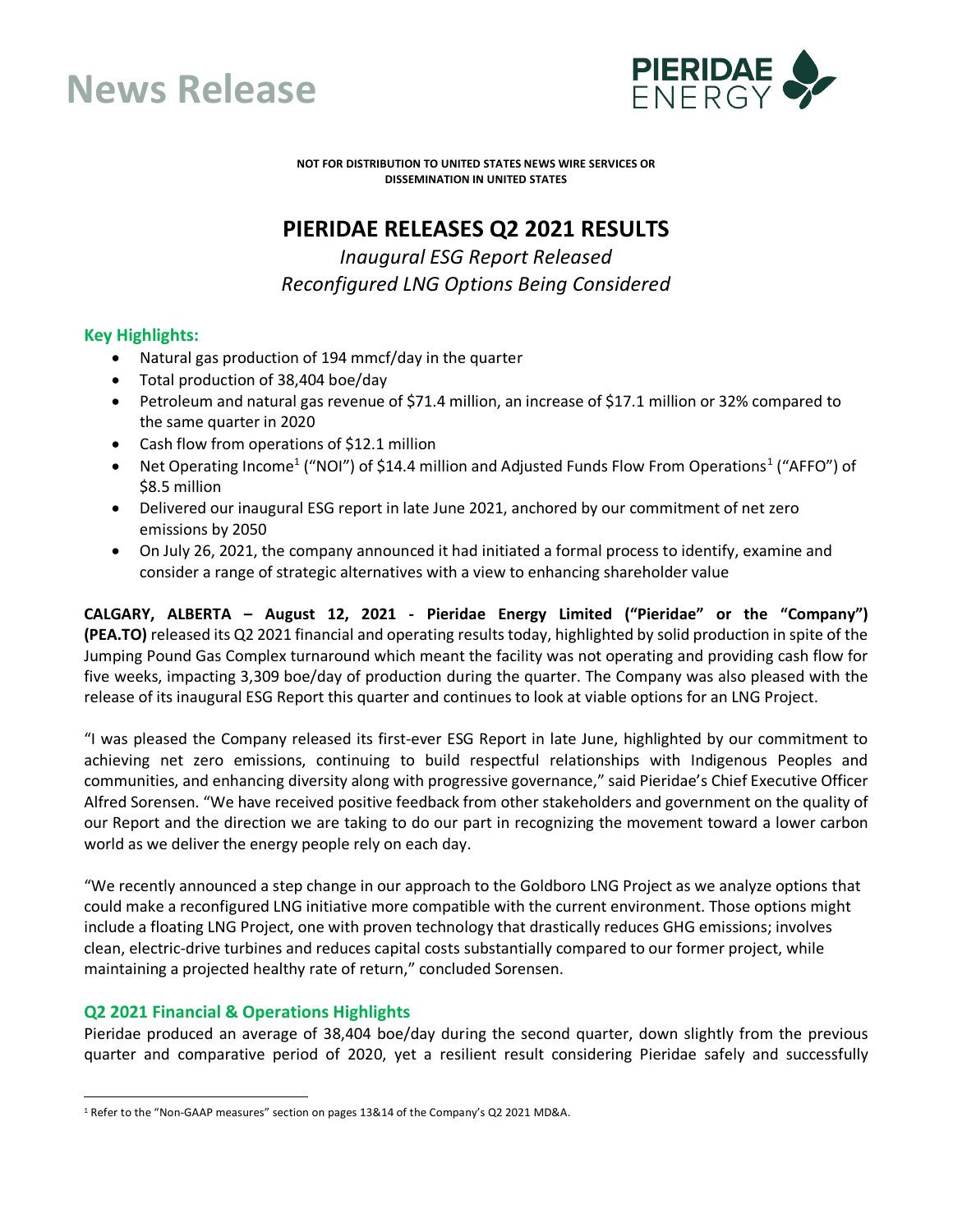completed an \$18.5 million, five-week scheduled turnaround at the Jumping Pound Gas Complex during the quarter, impacting 3,309 boe/day of production during that period. By the end of May, production was back on stream after the work was completed. Additionally, production was slightly impacted by other minor scheduled workover projects in the Limestone and Caroline fields.

Realized natural gas prices were consistent compared to the first quarter of 2021 and 39% higher than Q1 2020. Our realized natural gas price was \$2.59/mcf in the second quarter versus the AECO benchmark of \$3.11/mcf as a result of hedges in place.

The Company continues to have a robust hedging program to insulate itself from volatile commodity prices. Pieridae's senior secured lender has temporarily amended its requirement to have 60% of production hedged on an 18-month rolling average boe basis in order to allow the Company to take advantage of strengthening crude and natural gas markets. As of June 30, 2021, 77,538 GJ/d of fixed price physical sales contracts of natural gas were in place at a weighted-average price of \$2.54/GJ, and 1,500 bbl/day of 2021 condensate production was hedged at a weighted average price of \$54.95/bbl, representing a hedge percentage of 49% on a modified 18 month, forward-looking basis.

In the second quarter of 2021, Pieridae generated cashflow from operating activities of \$12.1 million and AFFO of \$8.5 million. Higher operating costs per boe and royalties offset the comparative strength in revenues, primarily as a result of higher power prices and increased third-party processing fees, both of which are partially tied to natural gas price indexes. Additionally, net income was impacted by Pieridae's continued investment in the Goldboro LNG Project. As noted in our news release of July 2, 2021, the Company was not able to meet all the key conditions necessary to reach FID, thus, the majority of Goldboro LNG spending has been suspended.

Petroleum and natural gas revenue in the second quarter of 2021 was \$71.4 million, an increase of \$17.1 million or 32% compared to the same quarter in 2020. On a year-to date basis, petroleum and natural gas revenue was \$153.1 million, an increase of \$34.1 million or 29% compared to the same period in 2020. The increase was primarily due to higher realized price for natural gas (27% increase), condensate (13% increase) and NGLs (combined 117% increase), offset by slightly reduced volumes as previously described.

Third party processing revenue comes from fees charged to third parties for processing their production and sulphur volumes through Pieridae's three sour gas processing facilities. This income adds significantly to the economic benefits realized from these facilities by offsetting highly fixed operating costs. Third party processing income in the second quarter of 2021 was \$3.8 million, a decrease of \$3.1 million or 45% compared to the same quarter in 2020. The decreases are due to lower throughput volumes from third parties as a result of shut-ins of certain third-party owned production assets during the year, the Jumping Pound turnaround which restricted third-party throughput capacity for 38 days during the quarter, as well as Pieridae's fall 2020 acquisition of working interest ownership in Waterton which lowered third party processing revenue while increasing Pieridae's own production volumes.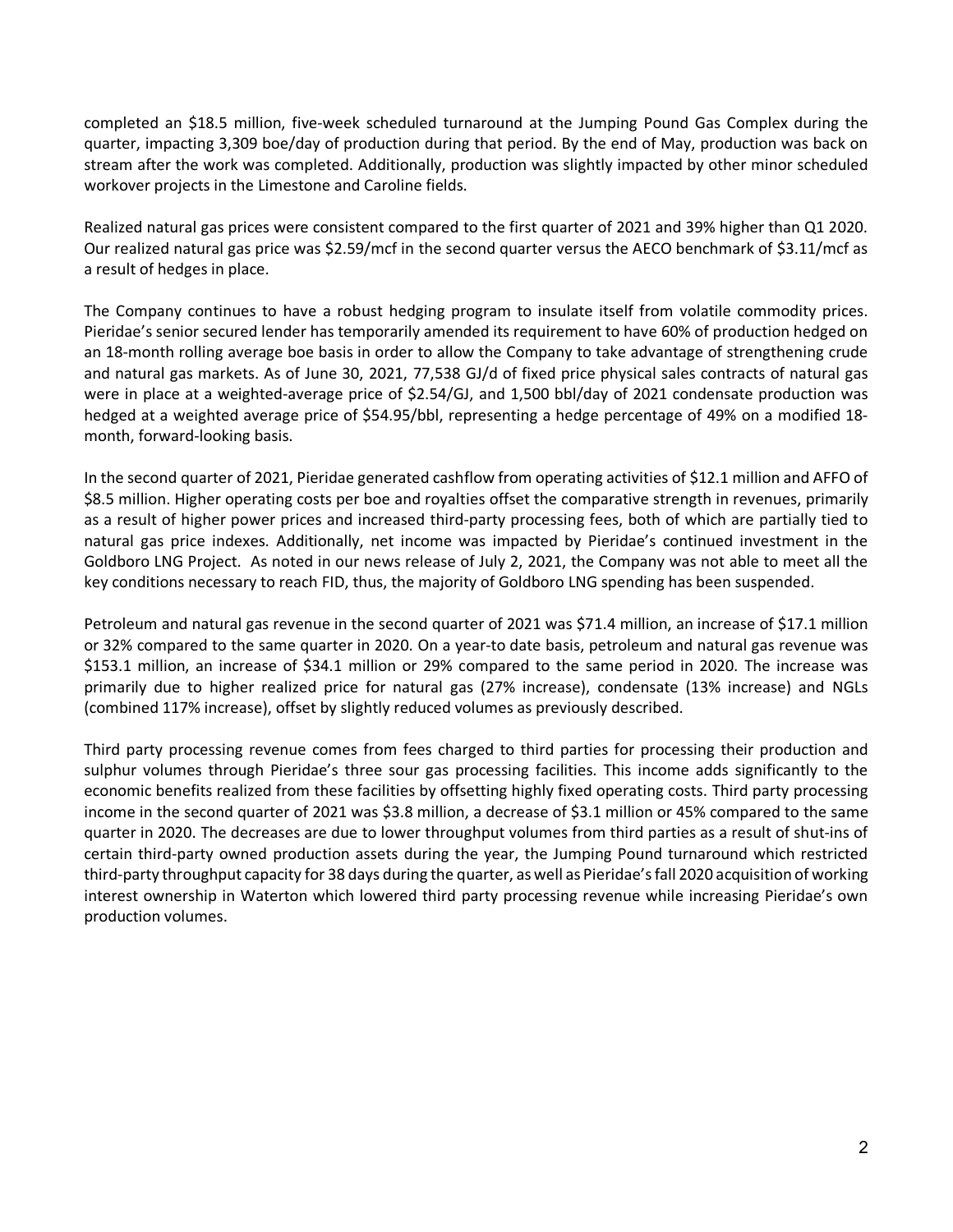# **Quarterly Highlights**

|                                                                                                 | 2021           |           |                | 2020           |                |           | 2019      |                |
|-------------------------------------------------------------------------------------------------|----------------|-----------|----------------|----------------|----------------|-----------|-----------|----------------|
| (\$ 000s unless otherwise noted)                                                                | Q <sub>2</sub> | Q1        | Q <sub>4</sub> | Q <sub>3</sub> | Q <sub>2</sub> | Q1        | Q4        | Q <sub>3</sub> |
| Production                                                                                      |                |           |                |                |                |           |           |                |
| Natural gas (mcf/day)                                                                           | 194,232        | 215,179   | 212,220        | 184,080        | 208,689        | 199,234   | 204,262   | 86,884         |
| Condensate (bbl/day)                                                                            | 2,950          | 3,158     | 3,259          | 2,807          | 3,166          | 2,850     | 2,840     | 121            |
| NGLs (bbl/day)                                                                                  | 3,083          | 4,975     | 6,171          | 4,722          | 5,843          | 5,156     | 5,253     | 55             |
| Sulphur (ton/day)                                                                               | 1,710          | 1,713     | 1,829          | 2,232          | 1,970          | 1,906     | 938       | 269            |
| Total production (boe/d)                                                                        | 38,404         | 43,997    | 44,800         | 38,209         | 43,791         | 41,211    | 42,137    | 14,657         |
|                                                                                                 |                |           |                |                |                |           |           |                |
| <b>Financial</b>                                                                                |                |           |                |                |                |           |           |                |
| Net loss                                                                                        | (10,058)       | (19, 547) | (45, 968)      | (29, 845)      | (13, 396)      | (11, 484) | (25, 873) | (13, 178)      |
| Net loss per share, basic and diluted                                                           | (0.06)         | (0.12)    | (0.29)         | (0.19)         | (0.09)         | (0.07)    | (0.18)    | (0.15)         |
| Net operating income (loss) (1)                                                                 | 14,444         | 20,876    | 12,829         | (646)          | 19,301         | 19,239    | 24,470    | (2,699)        |
| Cashflow provided by (used in)                                                                  |                |           |                |                |                |           |           |                |
| operating activities                                                                            | 12,093         | 11,000    | 1,037          | (4, 541)       | (2,013)        | 6,426     | (17, 748) | (238)          |
| Adjusted funds flow from operations (1)                                                         | 8,516          | 14,877    | 8,535          | (6, 779)       | 12,466         | 12,644    | 14,448    | (7,665)        |
| Total assets                                                                                    | 575,690        | 557,696   | 612,651        | 583,942        | 588,415        | 609,437   | 602,474   | 364,095        |
| Working capital (deficit) surplus                                                               | (47,862)       | (28, 314) | (19, 615)      | (9, 164)       | 15,109         | 15,596    | 19,105    | (88, 430)      |
| Capital expenditures                                                                            | 15,171         | 7,797     | 8,926          | 6,033          | 264            | 2,020     | 165,764   | 1,914          |
| Development expenses                                                                            | (4,862)        | 8,604     | 8,682          | 2,472          | 4,129          | 3,459     | 805       | 504            |
| $^{(1)}$ Refer to the "Non-GAAP measures" section on pages 13&14 of the Company's Q2 2021 MD&A. |                |           |                |                |                |           |           |                |

## **COVID-19 Update**

Pieridae remains committed to the health and safety of its employees as they continue to do a remarkable job operating our assets safely and reliably.

As of July 2, with the Alberta Government lifting all restrictions, the majority of Pieridae employees working from home returned to work.

The company supports health officials in urging all those who are able to get vaccinated. We still encourage our employees to maintain physical distancing along with regular hand washing and sanitizing to ensure we keep our workplaces safe.

As a result of the ongoing vigilance by our employees, Pieridae has not suffered any significant loss of productivity related to the pandemic.

## **Q2 2021 Developments**

## **Peters & Co. Strategic Review**

On July 26, 2021, the company announced it had initiated a formal process to identify, examine and consider a range of strategic alternatives with a view to enhancing shareholder value. Such strategic alternatives may include, but are not limited to, a corporate sale, merger, a sale of a material portion of Pieridae's assets or other transactions.

Pieridae's Board of Directors authorized the creation of a special committee, chaired by Board member Andrew Judson, that will review and evaluate potential strategic alternatives and transactions.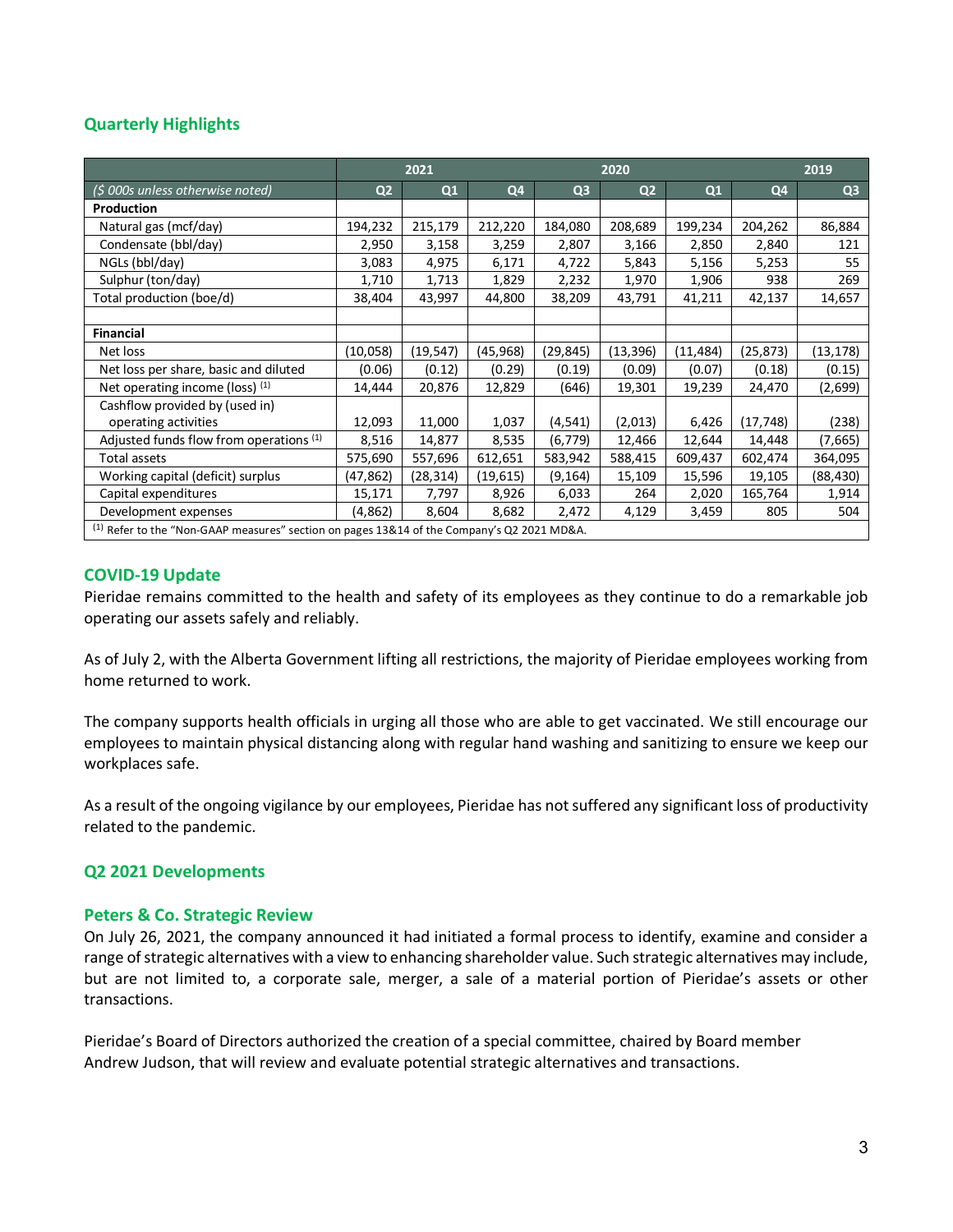Peters & Co. Limited has been engaged as financial advisor to advise the special committee on this comprehensive review and analysis of strategic alternatives. McCarthy Tétrault LLP will also provide advice to the committee.

Pieridae has not set a definitive schedule to complete its identification, examination and consideration of strategic alternatives. It is the Company's current intention not to disclose developments with respect to the process unless and until its Board of Directors has approved a specific transaction or otherwise determines that disclosure is necessary or appropriate. We caution that there are no assurances or guarantees that the process will result in a transaction or, if a transaction is undertaken, the terms or timing of such a transaction.

Shareholders and the Company have invested heavily in the Goldboro LNG Project for a number of years and Pieridae has acquired and consolidated a large base of Foothills upstream assets, so it is prudent for the company to look for ways to ensure an appropriate return is found for the investments made to date.

## **Chief Financial Officer Changes**

On July 26, 2021, the Company was pleased to announce that the Board of Directors had approved the appointment of Adam Gray as Interim Chief Financial Officer. Mr. Gray has been with Pieridae since January 2020, acting as Vice-President and Controller. He brings nearly 15 years of experience to the role, including five years with PwC, then eight managing accounting, commercial finance and operational readiness for the multi-billiondollar North West Redwater Partnership, and providing financial modelling and analysis to the Government of Alberta's Department of Energy. Mr. Gray holds a Bachelor of Commerce degree (BCom) from the University of Calgary, a Graduate Diploma in Leadership from Royal Roads University and is a Chartered Professional Accountant (CPA).

On July 5, 2021, we announced the resignation of Pieridae's former CFO Rob Dargewitcz. Mr. Dargewitcz's departure was not related to any issues or disagreements regarding Pieridae's financial disclosures or accounting policies and practices. We thank Mr. Dargewitcz for his service.

## **Goldboro LNG**

On July 2, 2021, the Company announced it was not able to meet all the key conditions necessary to make an FID for the Goldboro LNG Project.

Following consultation with the Board, Pieridae decided to move Goldboro LNG in a new direction. It became apparent that cost pressures and time constraints due to COVID-19 made building the current version of the LNG Project impractical.

We are now assessing options and analyzing strategic alternatives that could make an LNG Project more compatible with the current environment. In addition, the Company continues its work to further optimize the operation and development of our extensive Foothills resources and midstream assets, including our carbon capture and sequestration and blue power development.

The LNG Project's fundamentals remain strong: robust LNG demand from Europe and high global LNG prices, Indigenous participation, a net-zero emissions pathway forward, and support from jurisdictions across Canada. This speaks to our ongoing efforts to find a partner to take advantage of these opportunities.

Pieridae continues looking for innovative ways of supplying the world with the clean natural gas it requires as a reliable bridge fuel and providing the energy to fuel people's lives while supporting the environment and the transition to a lower-carbon economy.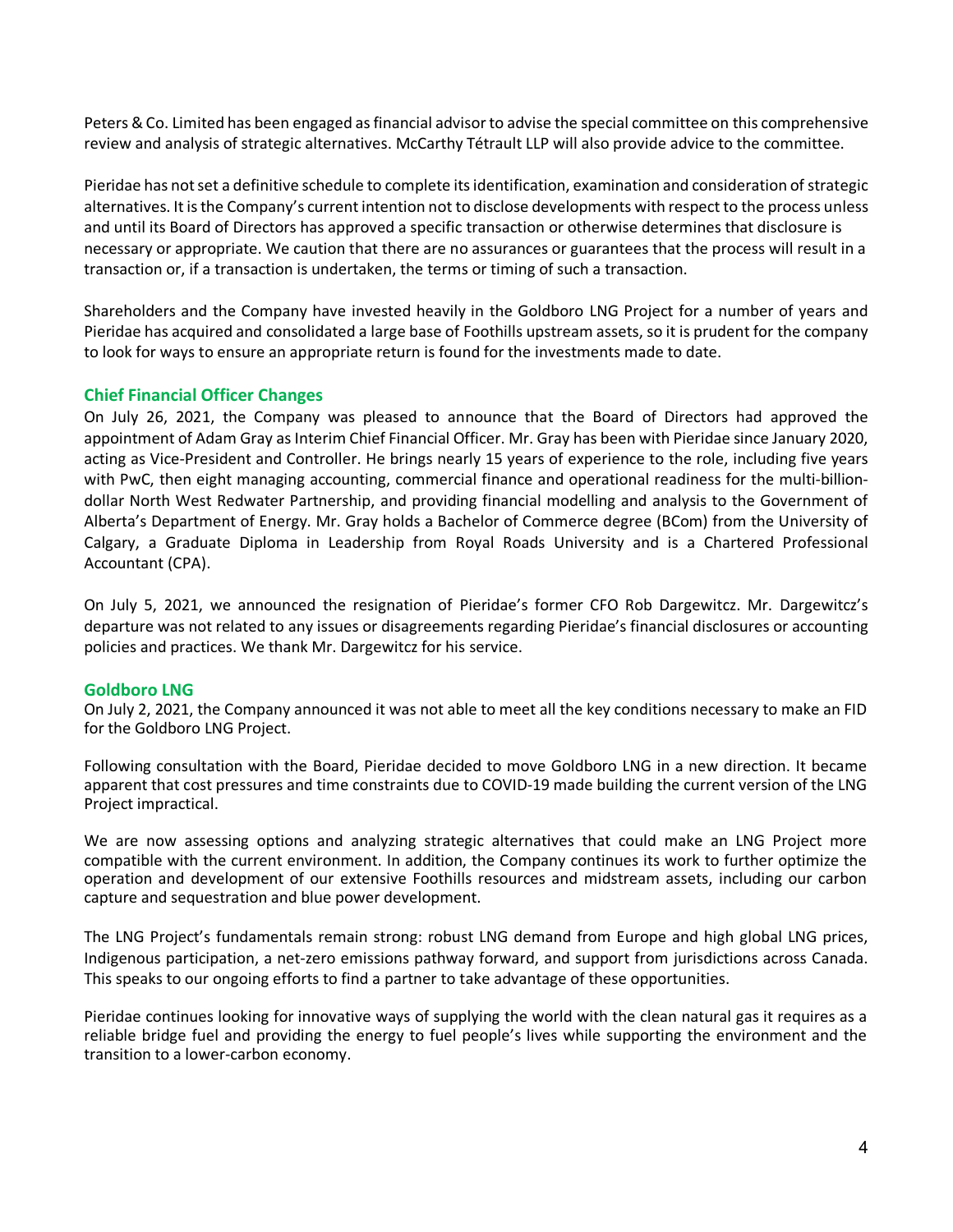### **Alberta Energy Regulator ("AER") Licence Transfer**

The Alberta Energy Regulator sent Pieridae and Shell a letter on May 14, 2021, informing us that they have decided to hold a hearing with respect to the re-application to transfer Shell's Foothills assets licences to Pieridae.

On July 9, 2021, Shell sent a letter to the AER asking for a pause in the process due to Pieridae announcing it was moving the Goldboro LNG Project in a new direction.

With this development, Shell felt it prudent to consider how this fundamental change would impact the current licence transfer application, thus the pause.

On July 20, 2021, the AER granted this request and notified both parties that the public hearing process is adjourned until September 30, 2021.

Pieridae continues to own the Foothills assets and has responsibility for their continued safe operation. Shell remains the licensee of record.

#### **Inaugural Environmental, Social & Governance ("ESG") Report Released**

We were pleased to release Pieridae Energy's inaugural ESG Report on June 22, 2021. The report is the continuation of our sustainability journey to demonstrate the Company's commitment to achieving an authentic ESG outcome through caring deeply about what we stand for and by responding to our stakeholders' needs and concerns.

The Report's release was the culmination of more than 14 months of effort to develop an ESG framework and strategy before producing and finalizing the document.

We have defined the top material ESG risks and opportunities to be prioritized over the coming months and have made a number of commitments the Company will focus on delivering such as net zero emissions by 2050; Indigenous Peoples reconciliation; constructive community and stakeholder engagement; a focus on health, safety and the environment; and building a diverse culture and workplace.

## **Caroline Carbon Capture Power Complex Announced**

On May 27, 2021, we were pleased to let stakeholders know about the creation of the Caroline Carbon Capture Power Complex. This large-scale carbon capture and sequestration and blue power production complex will be located at Pieridae's very own Caroline Gas Complex in Alberta.

The Complex will capture and store underground up to three million tonnes of  $CO<sub>2</sub>$  annually from the gas processing facility, power production and third parties. Sequestering three million tonnes of CO<sub>2</sub> per year would be the equivalent of taking more than 650,000 cars off the road each year or eliminating 4.4 billion kilowatt-hours of coal-fired power annually.

This 'made in Canada' solution positions Pieridae to play a key role in helping to lower overall Canadian greenhouse gas emissions. We know the world is looking for ways to transition to a lower-carbon intensity economy. By capturing and storing carbon on such a large scale, we move further down the strategic path of ensuring Pieridae is net carbon negative.

Phase One of the Complex will sequester one million tonnes of  $CO<sub>2</sub>$  and produce enough blue power to power approximately 112,000 households each year.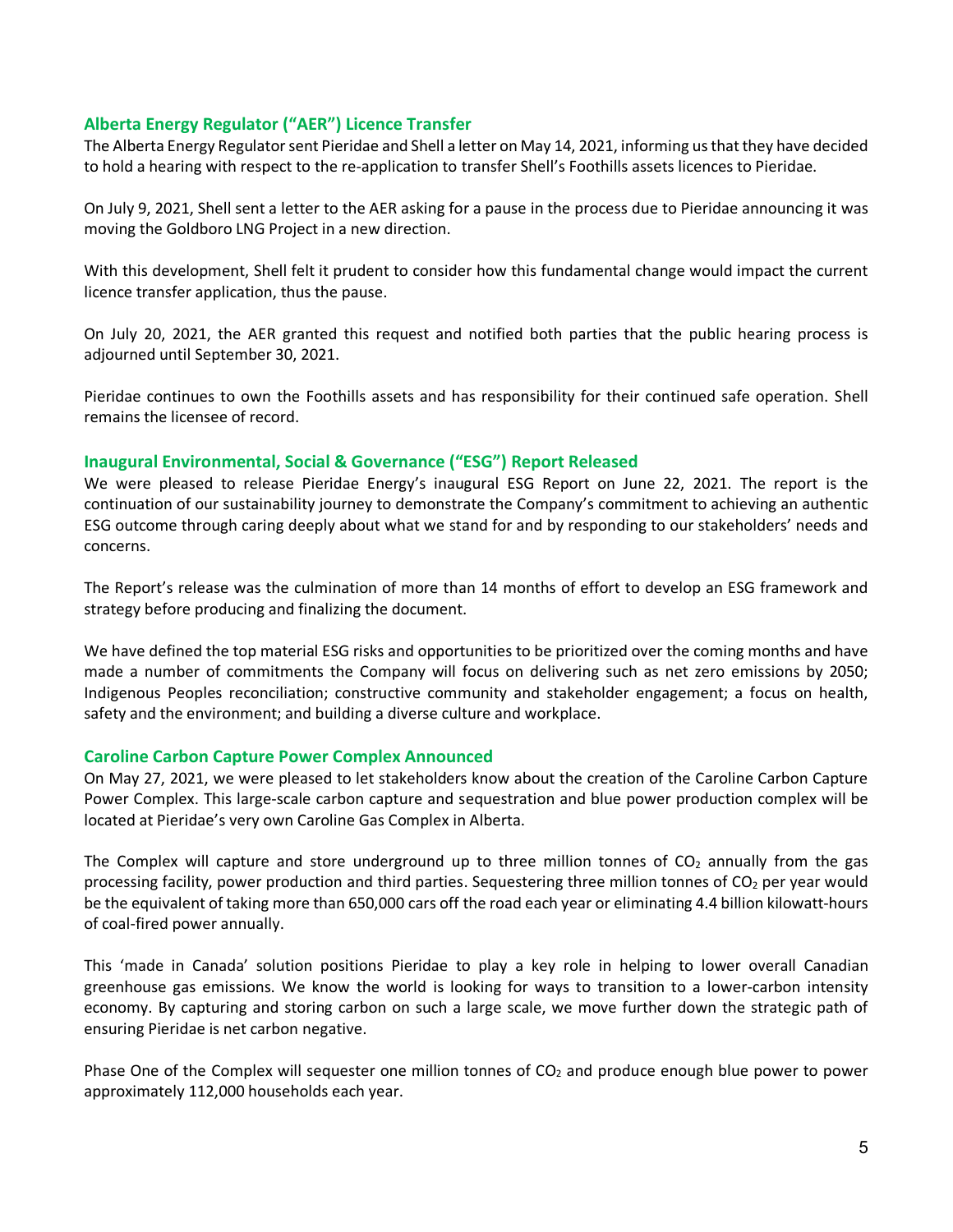#### **2021 Guidance**

The Company's guidance has been adjusted, with production forecast to be 40,000-42,500 boe/day for the remainder of 2021, compared to previous guidance of 40,000-45,000 boe/day. We are guiding to a lower NOI in the range of \$85-\$100 million, down from the previous forecast of \$100-\$130 million. As well, adjusted operating expenses per boe are expected to increase from \$9.50-\$10.50 to \$12.50-\$13.00 primarily reflecting the increase in power prices and processing fees expected for the remainder of the year. A previously stated development budget of \$15-\$20 million for the Goldboro LNG Project is no longer being considered. The bulk of the Company's \$35-\$45 million upstream capital budget will continue to be invested to ensure the safe-reliable operation of our assets, including a fall turnaround at our Caroline Gas Complex.

#### **Board Member Resigns**

Yesterday morning, Mark Horrox tendered his resignation from Pieridae's Board of Directors, effective immediately.

"We have had a number of discussions with Mark recently and jointly decided that with the strategic review of the Company underway and Mark being a Principal with our main, senior secured lender Third Eye Capital, it was best for him to resign his position with Pieridae's Board to avoid any potential conflicts of interest," said Pieridae CEO Alfred Sorensen.

#### **About Pieridae**

Pieridae is a majority Canadian-owned corporation based in Calgary that was founded in 2011. The Company is focused on the exploration, extraction and processing of natural gas as well as analyzing options for a reconfigured LNG Project that fits with the current environment and would supply Europe and other markets. Pieridae provides the energy to fuel people's daily lives while supporting the environment and the transition to a lower-carbon economy. After completion of all the transactions disclosed in this news release, Pieridae has 157,641,871 common shares issued and outstanding which trade on the TSX (PEA.TO).

#### **For further information please contact:**

| Alfred Sorensen, Chief Executive Officer | James Millar, Director, External Relations |
|------------------------------------------|--------------------------------------------|
| Telephone: (403) 261-5900                | Telephone: (403) 261-5900                  |

#### **Forward-Looking Statements**

Certain statements contained herein may constitute "forward-looking statements" or "forward-looking information" within the meaning of applicable securities laws (collectively "forward-looking statements"). Words such as "may", "will", "should", "could", "anticipate", "believe", "expect", "intend", "plan", "potential", "continue", "shall", "estimate", "expect", "propose", "might", "project", "predict", "forecast" and similar expressions may be used to identify these forward-looking statements.

Forward-looking statements involve significant risk and uncertainties. A number of factors could cause actual results to differ materially from the results discussed in the forward-looking statements including, but not limited to, risks associated with oil and gas exploration, development, exploitation, production, marketing and transportation, loss of markets, volatility of commodity prices, currency fluctuations, imprecision of resources estimates, environmental risks, competition from other producers, incorrect assessment of the value of acquisitions, failure to realize the anticipated benefits or synergies from acquisitions, delays resulting from or inability to obtain required regulatory approvals and ability to access sufficient capital from internal and external sources and the risk factors outlined under "Risk Factors" and elsewhere herein. The recovery and resources